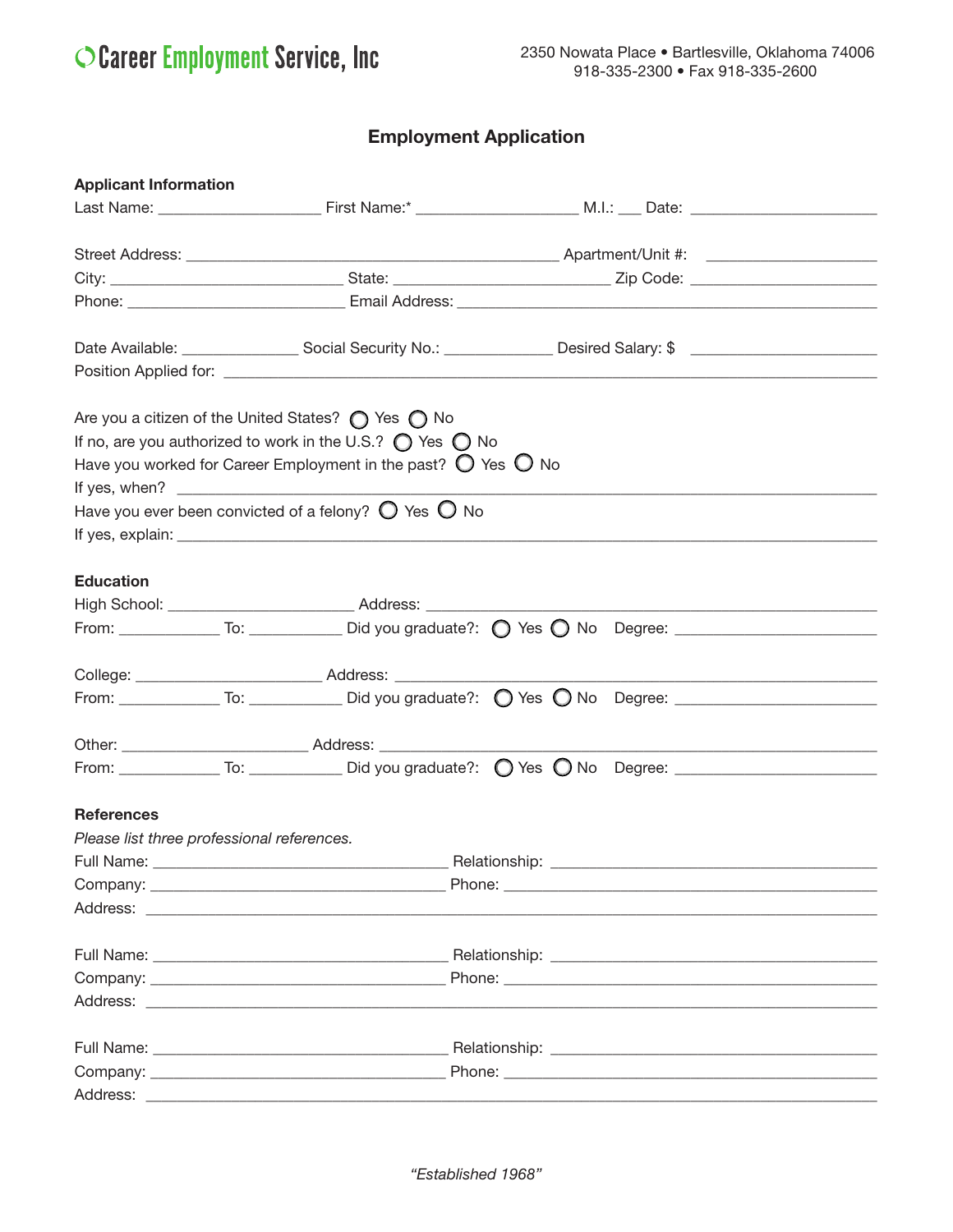O Career Employment Service, Inc.

| May we contact your previous supervisor for a reference?: $\bigcirc$ Yes $\bigcirc$ No<br>May we contact your previous supervisor for a reference?: $\bigcirc$ Yes $\bigcirc$ No<br>May we contact your previous supervisor for a reference?: $\bigcirc$ Yes $\bigcirc$ No<br><b>Military Service</b><br><b>Skills</b><br>Training<br>Length of Work Experience<br>Training<br>Length of Work Experience |
|----------------------------------------------------------------------------------------------------------------------------------------------------------------------------------------------------------------------------------------------------------------------------------------------------------------------------------------------------------------------------------------------------------|
|                                                                                                                                                                                                                                                                                                                                                                                                          |
|                                                                                                                                                                                                                                                                                                                                                                                                          |
|                                                                                                                                                                                                                                                                                                                                                                                                          |
|                                                                                                                                                                                                                                                                                                                                                                                                          |
|                                                                                                                                                                                                                                                                                                                                                                                                          |
|                                                                                                                                                                                                                                                                                                                                                                                                          |
|                                                                                                                                                                                                                                                                                                                                                                                                          |
|                                                                                                                                                                                                                                                                                                                                                                                                          |
|                                                                                                                                                                                                                                                                                                                                                                                                          |
|                                                                                                                                                                                                                                                                                                                                                                                                          |
|                                                                                                                                                                                                                                                                                                                                                                                                          |
|                                                                                                                                                                                                                                                                                                                                                                                                          |
|                                                                                                                                                                                                                                                                                                                                                                                                          |
|                                                                                                                                                                                                                                                                                                                                                                                                          |
|                                                                                                                                                                                                                                                                                                                                                                                                          |
|                                                                                                                                                                                                                                                                                                                                                                                                          |
|                                                                                                                                                                                                                                                                                                                                                                                                          |
|                                                                                                                                                                                                                                                                                                                                                                                                          |
|                                                                                                                                                                                                                                                                                                                                                                                                          |
|                                                                                                                                                                                                                                                                                                                                                                                                          |
|                                                                                                                                                                                                                                                                                                                                                                                                          |
|                                                                                                                                                                                                                                                                                                                                                                                                          |
| Accounting<br>Collections                                                                                                                                                                                                                                                                                                                                                                                |
| Bookkeeping<br>Calculator<br>Full Charge<br>by touch<br>Assistant                                                                                                                                                                                                                                                                                                                                        |
| <b>Accounts Receivable</b><br>Data Entry<br><b>Accounts Payable</b>                                                                                                                                                                                                                                                                                                                                      |
| Computer<br><b>Bank Reconciliation</b><br>IBM, Dell, etc.<br>Payroll<br>Macintosh                                                                                                                                                                                                                                                                                                                        |
| Banking<br>Certifications,<br><b>Teller</b><br>languages, other<br>Lender                                                                                                                                                                                                                                                                                                                                |
| Mailroom<br>Cashier                                                                                                                                                                                                                                                                                                                                                                                      |
| Switchboard<br>Credit                                                                                                                                                                                                                                                                                                                                                                                    |